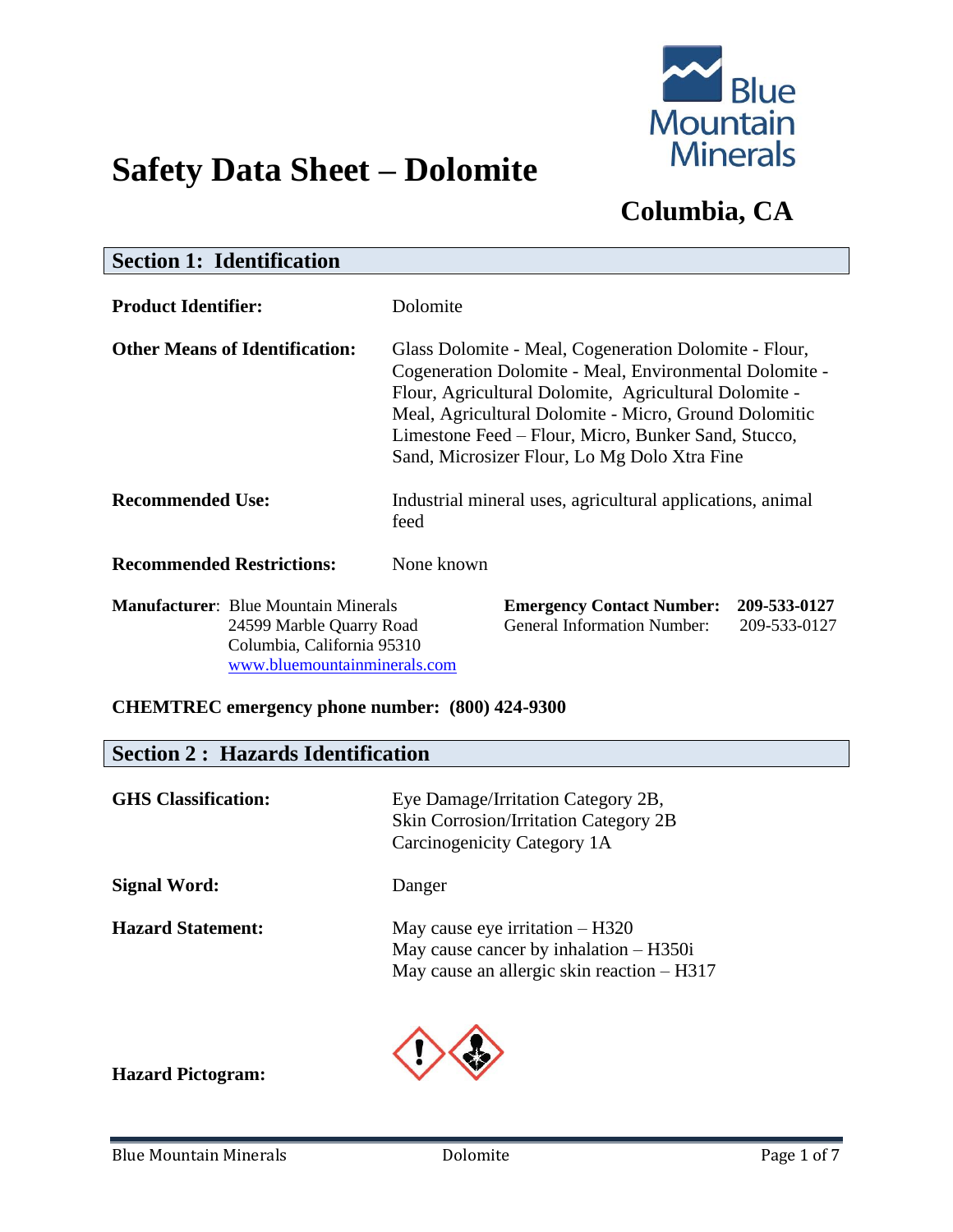| <b>Precautionary Statement:</b> | Wear protective gloves, eye, and respiratory protection.<br>Avoid breathing dust.                                                              |
|---------------------------------|------------------------------------------------------------------------------------------------------------------------------------------------|
| Hazard(s) not otherwise         |                                                                                                                                                |
| <b>Classified:</b>              | Laboratory sample analysis indicates that dust from this<br>product contains less than the following levels of airborne<br>crystalline silica. |
|                                 | <b>Exposure Limits for Crystalline Silica:</b>                                                                                                 |
|                                 | The current American Conference of                                                                                                             |
|                                 | Government Industrial Hygienist                                                                                                                |
|                                 | Threshold Limit Value for crystalline                                                                                                          |
|                                 | silica is: Quartz: $(CAS 14808-60-7) =$                                                                                                        |
|                                 | $0.025$ mg/m <sup>3</sup>                                                                                                                      |

## **Section 3: Composition/Information on Ingredients**

| <b>Chemical Name</b>        | <b>Common Name</b>  | <b>CAS Number</b> | $\frac{0}{0}$ |
|-----------------------------|---------------------|-------------------|---------------|
| Calcium Magnesium Carbonate | Dolomite            | 1408-60-7         | $50-100$      |
| Calcium Magnesium Carbonate | Dolomitic Limestone | 1408-60-7         | $0-50$        |
| Calcium Carbonate           | Limestone           | 1317-65-3         | $0-10$        |
| Crystalline Silica          | Ouartz              | 14808-60-7        |               |

This product contains varying amounts of magnesium, causing it to be classified as either limestone (>90% calcium carbonate and <10% calcium magnesium carbonate) or dolomitic limestone (50 to 90% calcium carbonate and 10% to 50% calcium magnesium carbonate).

| <b>Section 4: First-Aid Measures</b>     |                                                                                                                                                                                        |  |
|------------------------------------------|----------------------------------------------------------------------------------------------------------------------------------------------------------------------------------------|--|
| <b>Eye Contact:</b>                      | If eye contact occurs, rinse immediately with plenty of<br>water. If irritation persists, seek medical attention.                                                                      |  |
| <b>Skin Contact:</b>                     | Wash with soap and water. If irritation persists, seek<br>medical attention.                                                                                                           |  |
| Inhalation:                              | Dust in the throat and nasal passages should clear<br>spontaneously, once moved into well ventilated area. If<br>excessive coughing or irritation persists, seek medical<br>attention. |  |
| <b>Ingestion:</b>                        | Product is not considered toxic in small amounts.                                                                                                                                      |  |
| <b>Section 5: Fire Fighting Measures</b> |                                                                                                                                                                                        |  |
|                                          |                                                                                                                                                                                        |  |

| <b>General Fire Hazards:</b> | Not flammable. |
|------------------------------|----------------|
|------------------------------|----------------|

 $\overline{\phantom{0}}$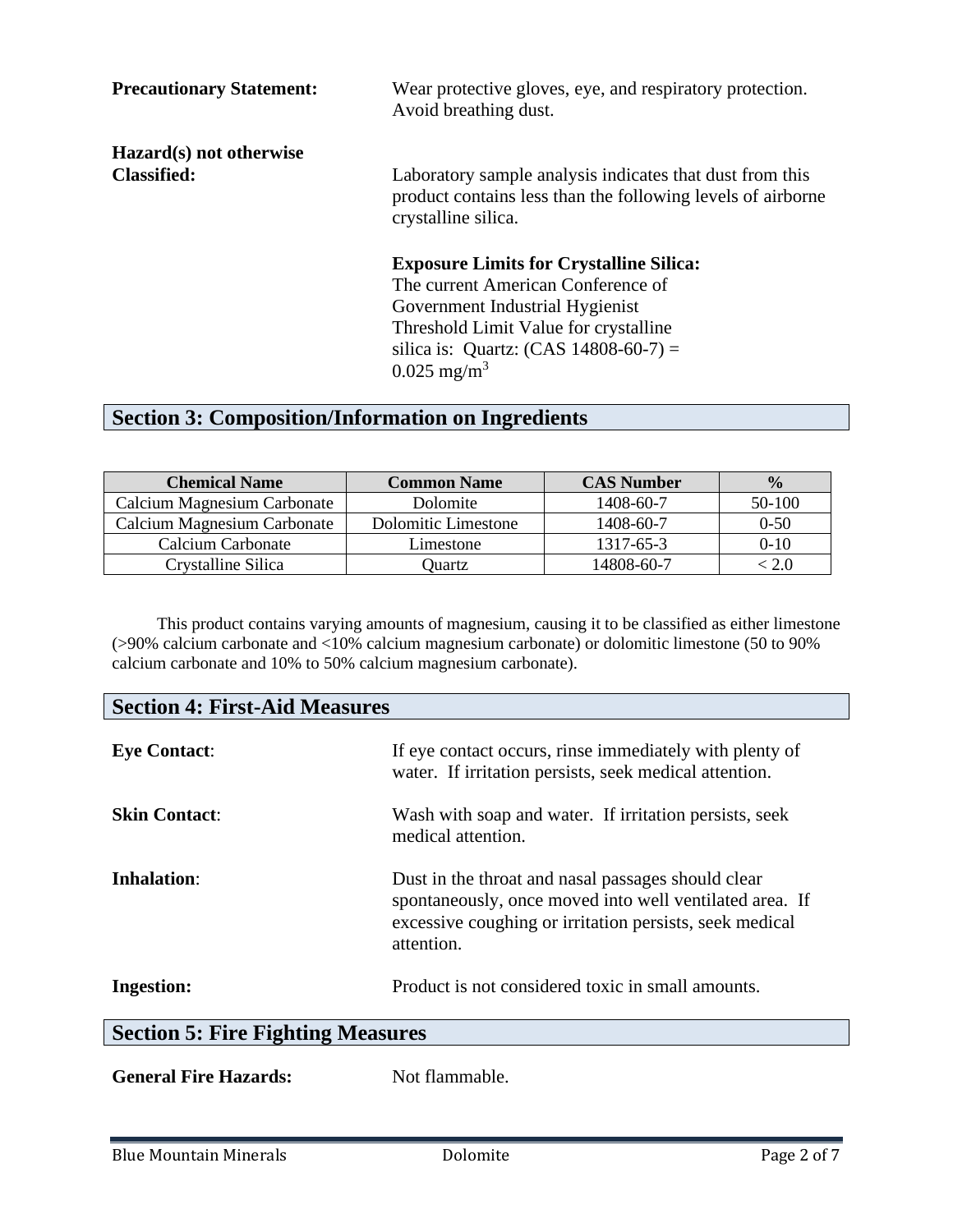| <b>Extinguishing Media:</b>                                                             | Use appropriate extinguishing media for surrounding fire.                            |
|-----------------------------------------------------------------------------------------|--------------------------------------------------------------------------------------|
|                                                                                         | <b>Special Fire Fighting Procedure:</b> Fire Fighters use typical firefighting gear. |
| $\mathcal{C}_{\mathbf{m}}$ onto $\mathbf{D}_{\mathbf{m}}$ and $\mathbf{L}_{\mathbf{m}}$ |                                                                                      |

**Special Precautions for** 

**Firefighting:** Reacts with fluorine, magnesium, acids, alum, and ammonium salts.

#### **Section 6: Accidental Release Measures**

| <b>Personal Precautions, Protective</b><br><b>Equipment and Emergency</b> |                                                                                                                                                                                                                                                                                                                                                          |  |
|---------------------------------------------------------------------------|----------------------------------------------------------------------------------------------------------------------------------------------------------------------------------------------------------------------------------------------------------------------------------------------------------------------------------------------------------|--|
| <b>Procedures:</b>                                                        | Wear appropriate protective equipment and clothing during<br>clean-up.                                                                                                                                                                                                                                                                                   |  |
| <b>Methods and Materials for</b>                                          |                                                                                                                                                                                                                                                                                                                                                          |  |
| <b>Containment and Clean up:</b>                                          | When dust is generated it may over-expose cleanup<br>personnel to respirable dust. Wetting of the material is<br>recommended. Avoid dry sweeping and use NIOSH<br>approved respirators for conditions where dust levels<br>exceed exposure limits.                                                                                                       |  |
| <b>Environmental Precautions:</b>                                         | Material is a natural mineral product and will not cause<br>adverse effects to the water system.                                                                                                                                                                                                                                                         |  |
| <b>Section 7: Handling and Storage</b>                                    |                                                                                                                                                                                                                                                                                                                                                          |  |
|                                                                           | $\mathbf{D}$ and $\mathbf{A}^{\bullet}$ and $\mathbf{C}$ and $\mathbf{H}^{\bullet}$ and $\mathbf{W}^{\bullet}$ and $\mathbf{H}^{\bullet}$ and $\mathbf{H}^{\bullet}$ and $\mathbf{H}^{\bullet}$ and $\mathbf{H}^{\bullet}$ and $\mathbf{H}^{\bullet}$ and $\mathbf{H}^{\bullet}$ and $\mathbf{H}^{\bullet}$ and $\mathbf{H}^{\bullet}$ and $\mathbf{H}^$ |  |

**Precautions for Safe Handling:** Wear the appropriate eye protection and avoid dust contact with eyes. Minimize dust generation and accumulation. Wear the appropriate respiratory protection when in poorly ventilated areas. Use good industrial hygiene practices.

**Conditions for Safe Storage:** Do not store with incompatible materials.

#### **Section 8: Exposure Controls/Personal Protection**

#### **OSHA Permissible Exposure Limits (PEL):**

| <b>Component</b>              | CAS#      | <b>Exposure Limits</b>                                   |
|-------------------------------|-----------|----------------------------------------------------------|
| Calcium Carbonate, Limestone  | 1317-65-3 | $\sim$ <b>OSHA PEL:</b> TWA 15 mg/m3 (total dust)        |
|                               |           | TWA 5 mg/m3 (respirable)                                 |
| Calcium Magnesium Carbonate,  | 1408-60-7 | $\sim$ <b>OSHA PEL:</b> TWA 15 mg/m3 (total dust)        |
| Dolomitic Limestone, Dolomite |           | TWA 5 mg/m3 (respirable)                                 |
| Crystalline Silica, Quartz    |           | 14808-60-7   <b>OSHA PEL:</b> TWA 0.3 mg/m3 (total dust) |
|                               |           | TWA $0.05$ mg/m3 (respirable)                            |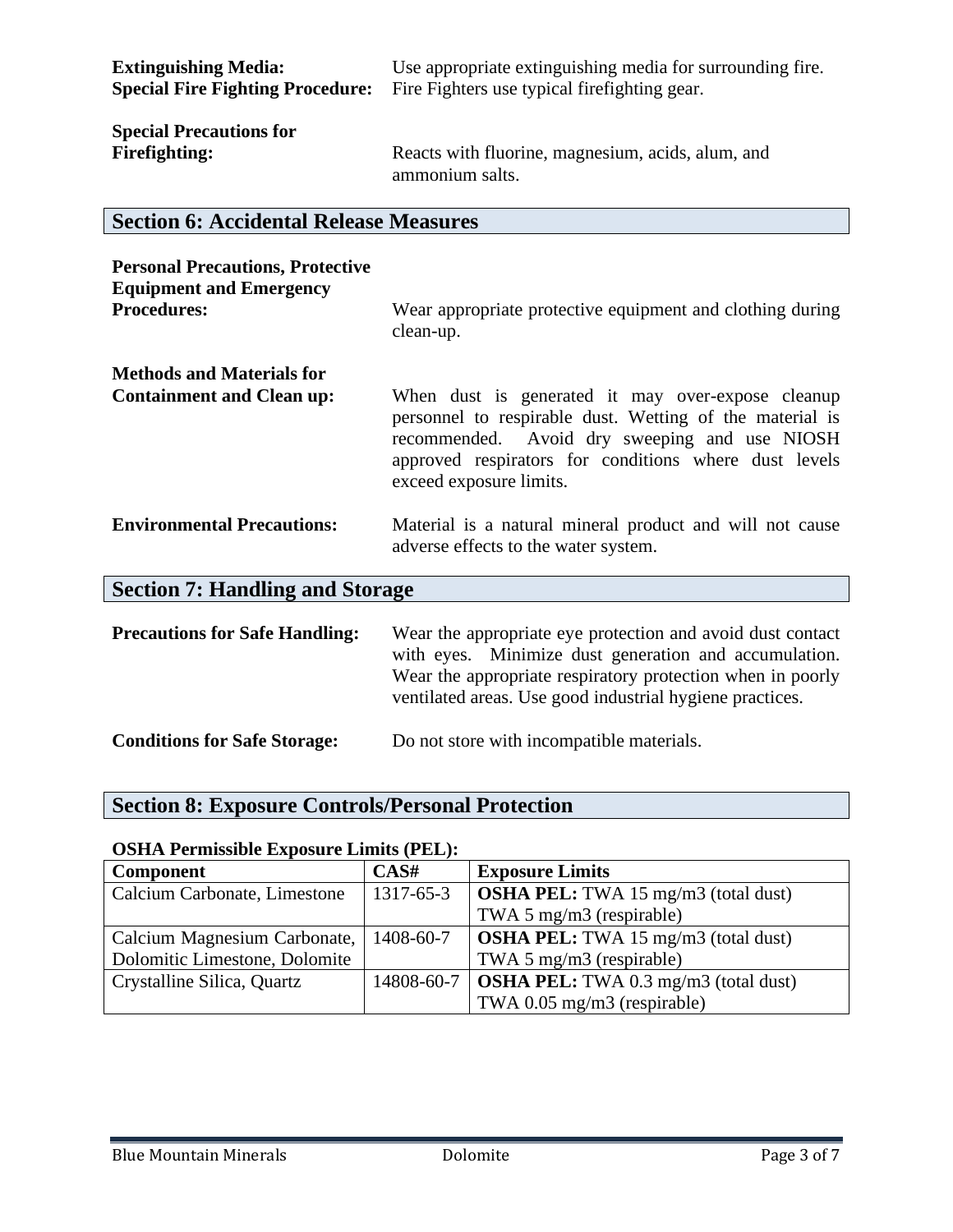| <b>Appropriate Engineering</b><br><b>Controls:</b> | Use local exhaust ventilation to control exposure below<br>applicable limits.                                                                                                                                                                                                                                                                                                                           |
|----------------------------------------------------|---------------------------------------------------------------------------------------------------------------------------------------------------------------------------------------------------------------------------------------------------------------------------------------------------------------------------------------------------------------------------------------------------------|
| <b>Personal Protective Equipment (PPE):</b>        |                                                                                                                                                                                                                                                                                                                                                                                                         |
| <b>Respiratory:</b>                                | Avoid actions that cause dust exposure to occur. Use local<br>or general ventilation to control exposures below applicable<br>exposure limits. NIOSH or MSHA approved particulate<br>filter respirators should be used. Respirator and/or filter<br>cartridge selection should be based on the American<br>National Standards Institute (ANSI) Standard Z88.2,<br>Practices for Respiratory Protection. |
| <b>Eyes:</b>                                       | When working around activities where dust can contact the<br>eyes, wear safety glasses or goggles to avoid eye irritation<br>or injury. Wearing contact lenses is not recommended in<br>high dust areas.                                                                                                                                                                                                |
| <b>Skin and Body:</b>                              | Protective clothing is not essential.                                                                                                                                                                                                                                                                                                                                                                   |

### **Section 9: Physical and Chemical Properties**

| <b>Appearance:</b> Grayish white                  | <b>Odor:</b> None                            |
|---------------------------------------------------|----------------------------------------------|
| Physical state: Solid/Powder                      | <b>Odor threshold:</b> No data available     |
| <b>pH:</b> 8.5-9.5 at 10% solids                  | <b>Melting/Freezing point:</b> N/A           |
| <b>Boiling point:</b> N/A                         | Flash point: N/A                             |
| Evaporation rate: (Butyl Acetate = 1): $N/A$      | <b>Flammability:</b> Not flammable           |
| Upper/lower flammability or explosive limits: N/A |                                              |
| Vapor pressure (mm Hg.): N/A                      | <b>Vapor density:</b> N/A                    |
| <b>Relative Density: N/A</b>                      | <b>Specific gravity (H20 = 1):</b> 2.65-2.75 |
| <b>Viscosity:</b> N/A                             | <b>Solubility:</b> $0.0035g/ml$ (slight)     |
| <b>Partition coefficient:</b> No data available   | <b>Auto-ignition temperature:</b> N/A        |
| <b>Decomposition Temperature:</b> 700 - 900 °C    |                                              |

### **Section 10: Stability and Reactivity**

| <b>Reactivity:</b>                                   | No dangerous reactions known under conditions of normal<br>use. |
|------------------------------------------------------|-----------------------------------------------------------------|
| <b>Chemical Stability:</b>                           | Material is stable under normal conditions.                     |
| <b>Possibility of Hazardous</b><br><b>Reactions:</b> | No dangerous reactions under normal conditions and use.         |

**Prevention of Secondary Hazards:** Reacts with fluorine, magnesium, acids, alum, and ammonium salts.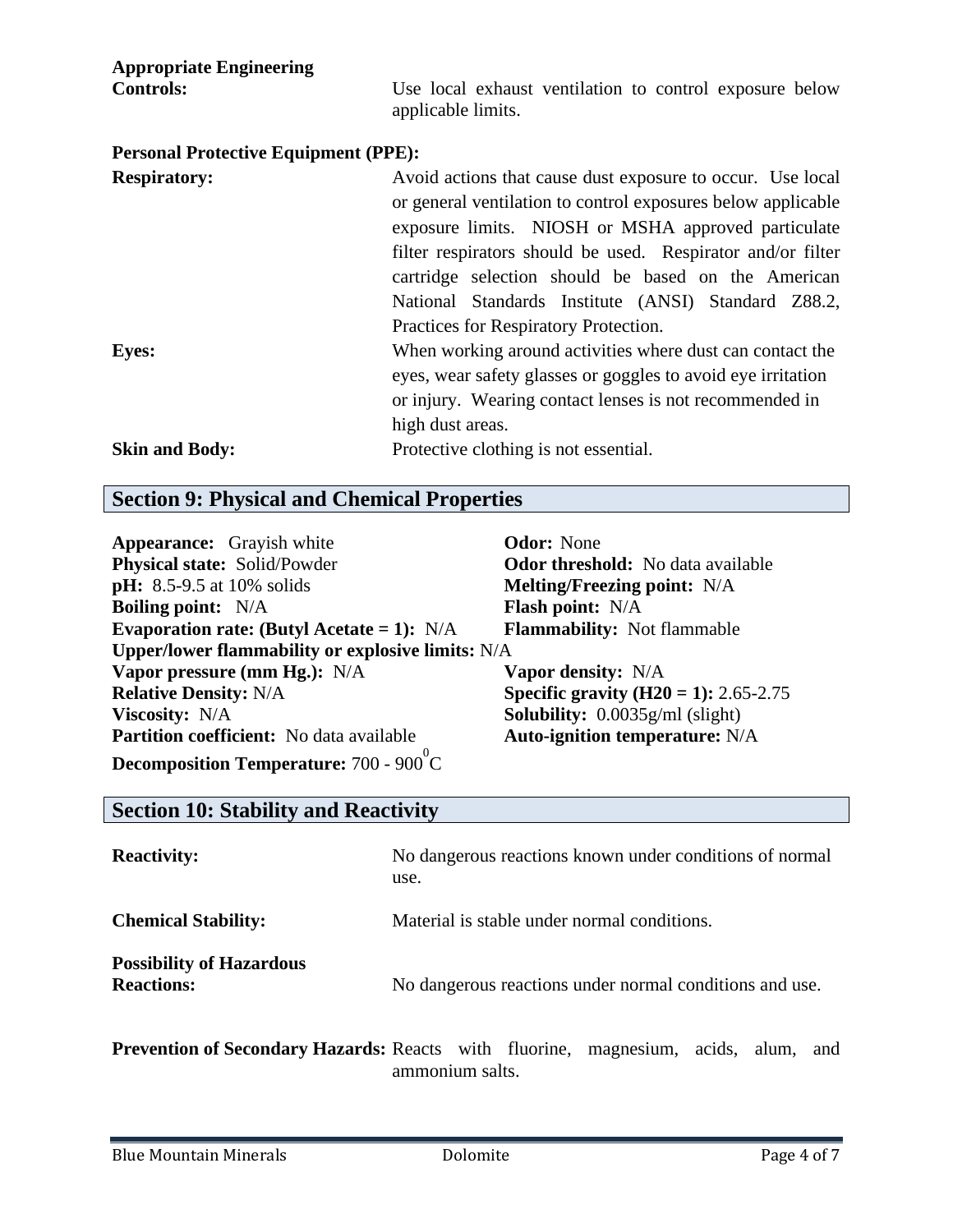| <b>Conditions to Avoid:</b>       | Avoid contact with strong oxidizing agents.                                                                 |
|-----------------------------------|-------------------------------------------------------------------------------------------------------------|
| <b>Incompatibility Materials:</b> | Strong acids                                                                                                |
| <b>Hazardous Decomposition</b>    |                                                                                                             |
| <b>Products:</b>                  | Heating of product above $825^{\circ}$ C will decompose to<br>calcium oxide with release of carbon dioxide. |

## **Section 11: Toxicological Information**

## **Information on Likely Routes of Exposure**

| <b>Inhalation:</b>                          | Repeated inhalation of respirable crystalline silica (quartz)<br>may cause silicosis, a fibrosis (scarring) of the lungs.<br>Silicosis is irreversible and may be fatal. Silicosis increases<br>the risk of contracting pulmonary tuberculosis. Some<br>studies suggest that repeated inhalation of respirable<br>crystalline silica may cause other adverse health effects<br>including lung and kidney cancer. |
|---------------------------------------------|------------------------------------------------------------------------------------------------------------------------------------------------------------------------------------------------------------------------------------------------------------------------------------------------------------------------------------------------------------------------------------------------------------------|
| <b>Ingestion:</b>                           | Not likely due to form of product. Accidental ingestion<br>may cause discomfort.                                                                                                                                                                                                                                                                                                                                 |
| <b>Skin contact:</b>                        | Dust may cause irritation through mechanical abrasion.<br>This product is not expected to be a skin hazard.                                                                                                                                                                                                                                                                                                      |
| <b>Eye contact:</b>                         | Direct contact with eyes may cause irritation through<br>mechanical abrasion.                                                                                                                                                                                                                                                                                                                                    |
| <b>Information on Toxicological Effects</b> |                                                                                                                                                                                                                                                                                                                                                                                                                  |
| <b>Acute Toxicity:</b>                      | Not expected to be acutely toxic.                                                                                                                                                                                                                                                                                                                                                                                |
| <b>Skin Irritation/Corrosion:</b>           | This product is not expected to be a skin hazard.                                                                                                                                                                                                                                                                                                                                                                |
| <b>Eye Irritation/Eye Damage:</b>           | Direct contact with eyes may cause temporary irritation.                                                                                                                                                                                                                                                                                                                                                         |
| <b>Respiratory Sensitization:</b>           | None known.                                                                                                                                                                                                                                                                                                                                                                                                      |
| <b>Symptoms:</b>                            | Limestone dust: may cause irritation to eyes, skin, mucous<br>membrane; sneezing, rhinorrhea (discharge of thin nasal<br>mucous); lacrimation (discharge of tears) discomfort in<br>chest, coughing and or shortness of breath.                                                                                                                                                                                  |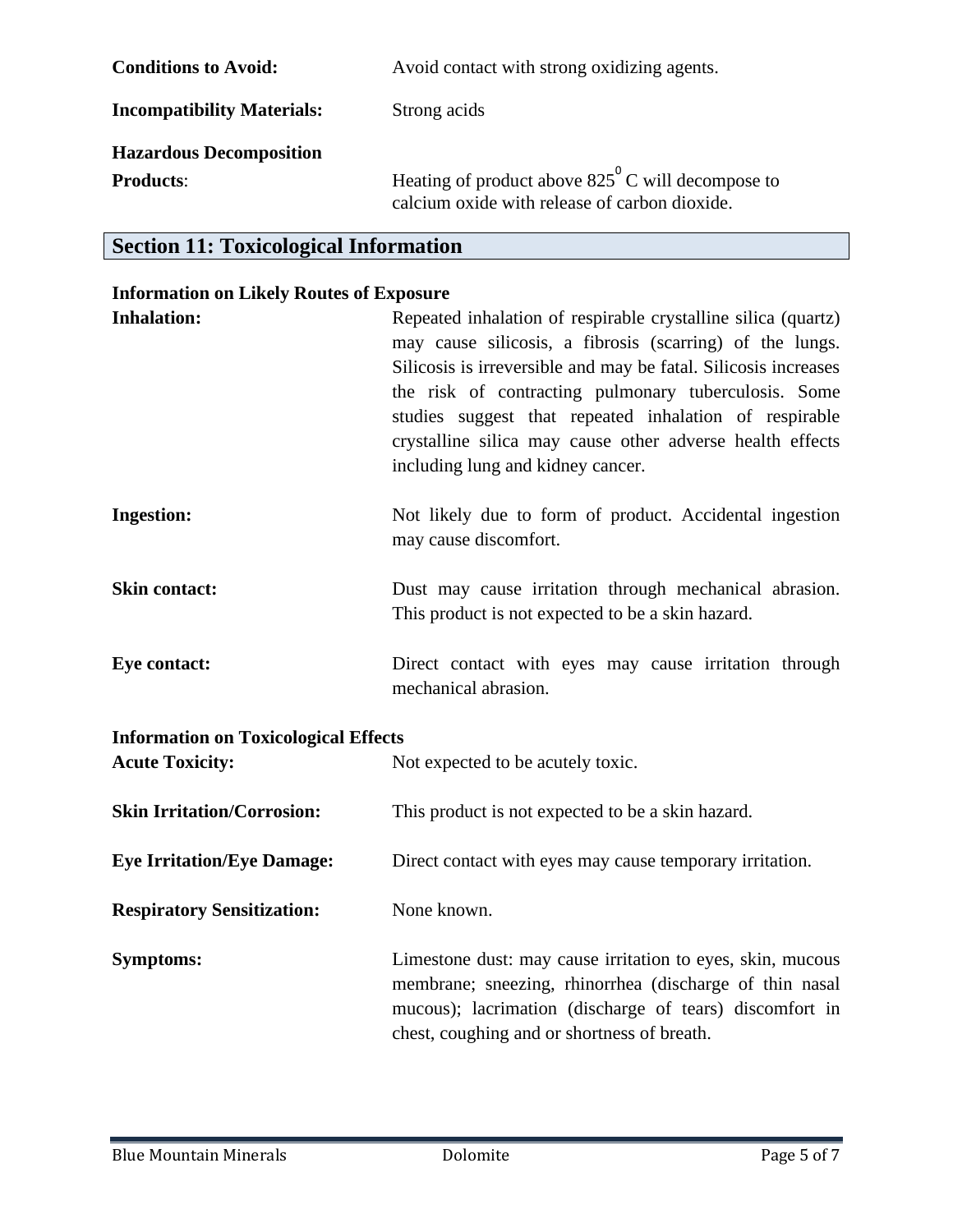| <b>Carcinogenicity:</b>                                                                         | Respirable crystalline silica has been classified by IARC                      |  |
|-------------------------------------------------------------------------------------------------|--------------------------------------------------------------------------------|--|
|                                                                                                 | and NTP as a known human carcinogen and classified by                          |  |
|                                                                                                 | ACGIH as a suspected human carcinogen.                                         |  |
| <b>International Agency for Research on Cancer, IARC:</b> Crystalline Silica (CAS 14808-60-7)   |                                                                                |  |
|                                                                                                 | Group 1, Carcinogenic to Humans                                                |  |
|                                                                                                 | National Toxicology Program, NTP: Crystalline Silica (CAS 14808-60-7) Group 1, |  |
|                                                                                                 | Carcinogenic to Humans                                                         |  |
| <b>Occupational Safety and Health Administration, OSHA: Crystalline Silica (CAS 14808-60-7)</b> |                                                                                |  |
|                                                                                                 | Not listed.                                                                    |  |

| <b>Section 12: Ecological Information</b>  |                                                                                                                                                                                          |  |
|--------------------------------------------|------------------------------------------------------------------------------------------------------------------------------------------------------------------------------------------|--|
| <b>Ecotoxicity:</b>                        | This material is not expected to be harmful to aquatic life.                                                                                                                             |  |
| <b>Persistence and Degradability:</b>      | N/A                                                                                                                                                                                      |  |
| <b>Bioaccumulation Potential:</b>          | N/A                                                                                                                                                                                      |  |
| <b>Mobility in Soil:</b>                   | N/A                                                                                                                                                                                      |  |
| <b>Other Adverse Effects:</b>              | No other adverse effects are expected from this product.                                                                                                                                 |  |
| <b>Section 13: Disposal Considerations</b> |                                                                                                                                                                                          |  |
| <b>Disposal Instructions:</b>              | From a waste perspective, this product is not considered<br>hazardous and may be disposed of as a solid waste in<br>accordance with applicable federal, state, and local<br>regulations. |  |
| <b>Section 14: Transport Information</b>   |                                                                                                                                                                                          |  |
| DOT:                                       | Not regulated as a hazardous material by DOT. Local<br>regulations may apply.                                                                                                            |  |
| <b>Section 15: Regulatory Information</b>  |                                                                                                                                                                                          |  |
| <b>Federal Regulations:</b>                | This product is not a hazardous chemical as defined by the<br>OSHA Hazard<br>Communication<br>Standard,<br>29 CFR<br>1910.1200.                                                          |  |